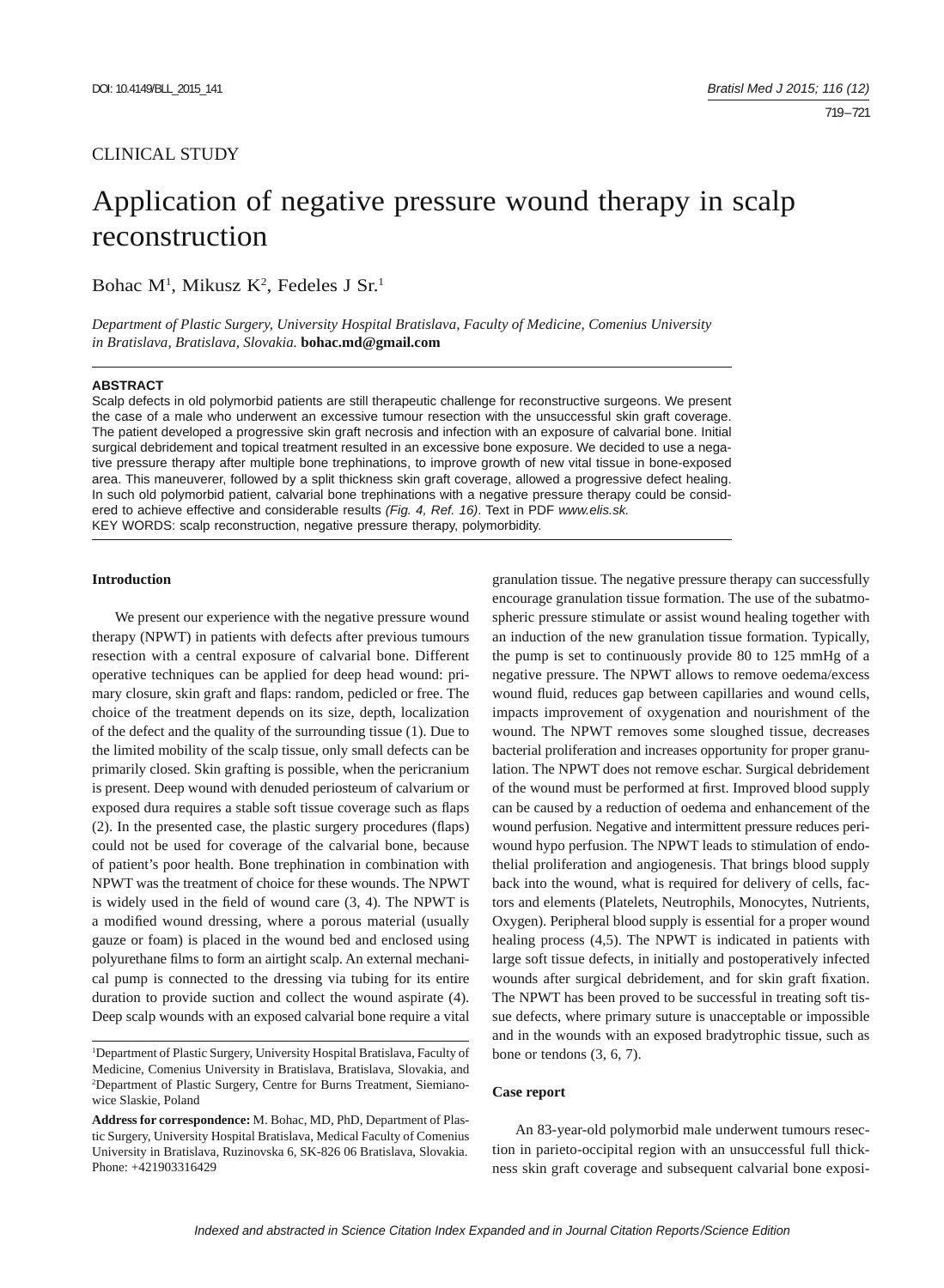719 – 721





**Fig. 1. The patients' fi rst photo of the head before debridement in our department.**

**Fig. 2. Patient after debridement and initial trephination of the skull. Lack of bleeding from trephination negative pressure therapy. is present.**

**Fig. 3. The scalp with granulations after 4 weeks of application of the** 

**Fig. 4. The patients' head after complete split thickness skin graft coverage.**

tion. Histological examination revealed a complete extirpation of basocelular carcinoma. Three weeks after the initial operation, the patient arrived to our hospital and the cranial defects were evaluated. Complete dry necrotic skin grafts were situated in the parieto-occipital region at place of defects after previous tumours resection with central exposure of the calvarial bone (Fig. 1). He suffered from systemic necrotizing vasculitis with chronic renal failure on dialysis treatment, ischemic heart disease, arterial hypertension and secondary anaemia in his history. After the initial surgical debridement, the prophylactic antibiotic treatment with cefalexinum was started. The resultant soft tissue defect was together approximately 16 cm<sup>2</sup>. The first wound cultures showed colonization by *Pseudomonas aeruginosa and Candida albicans* without any systemic symptoms. According to the pharmacologist's recommendation, we started just local therapy with Acidum aceticum dressing. The wound was not suitable for complex flap reconstruction in this condition. According to the age and comorbidities of the patient, we decided to use NPT (VivanoTec<sup>R</sup> Hartmann) to promote granulation and to treat the infection before a definitive wound covering. We also performed a bone trephination for wound optimization. After calvarial trephination, a limited vitality, according to lack of bleeding, of the diploe was observed (Fig. 2). The NPT was activated on 125mmHg intermittent suction pressure. Dressings were changed in the isolation ward once every 4 days under strict aseptic conditions. After 4 weeks of the NPT, we achieved a significant improvement of the wound condition (Fig. 3), granulation tissue had covered all the exposed bone and the infection was successfully eradicated. The swelling had decreased, and the wound had contracted, leaving a total defect of 10 cm2 . At this time, we decided to use a split-thickness skin graft in combination with the NPT for the definitive wound covering. Five days after the skin grafting procedure, a completely vital skin transplant was observed and the patient was discharged (Fig. 4). During 4 months of follow-up, no infectious or necrotic relapses occurred, and the patient is looking forward to relatively healthy life.

## **Discussion**

The full thickness scalp defect can occur mainly after the removal of a malignant tumour on the scalp. In case of a malignant tumour on the scalp, wide excision is performed with a certain safety margin, which should include removal of the scalp in its full thickness. While tumour invasion on the pericranium is highly possible, the periosteum should also be removed. In this case, denuded skull is left exposed. The reconstruction of the deep head defects may only be obtained by using tissue with the same thickness and hair growth, so as to achieve an adequate coverage mobility and stability (8). The primary closure may be usually applied when the defect is  $<$  3 cm<sup>2</sup> to avoid tension, ischemia and necrosis, due to the limited elasticity of the scalp tissue. When the wound bed is well- vascularized and the size of wound is  $>3$  cm<sup>2</sup>, skin grafting is a suitable technique (2, 9). In case of a deep wound with a denuded periosteum, skin grafting is not the appropriate method. On the other hand, microdryling technique of lamina externa for granulation can delay the treatment with 3–5 weeks. When the defect is between  $3-25$  cm<sup>2,</sup> the suitable reconstructive technique is the application of local flaps – random or pedicled  $(9, 10)$ . The use of flaps is restricted by the ratio length/width. Local axial flap belongs to the fascio-cutaneous type and they can be planned in various shapes depending on the size, localization and the depth of the wound. These flaps provide solid, flexible and reliable tissue for large and deep wound. Considering the limited elasticity of the scalp, flaps must be planned slightly bigger than the wound. When the wound exceeds approximately  $25 \text{ cm}^2$  and surrounding tissue is damaged, the surgical options for reconstruction are the following: tissue expansion distal pedicled and free flaps. Free flaps employed for calvarial reconstruction includes: latissimus dorsi muscle flaps, antero-lateral thigh flap, radial forearm flaps, lateral arm flaps, rectus abdominis muscle flaps and scapular flaps (10). Tissue expansion is an effective method for expanding tissue and achieving an adequate coverage with the local flaps (11, 12). However, this technique is hard to perform in patients with severe defects and with badly damaged surrounding tissue. Planning and